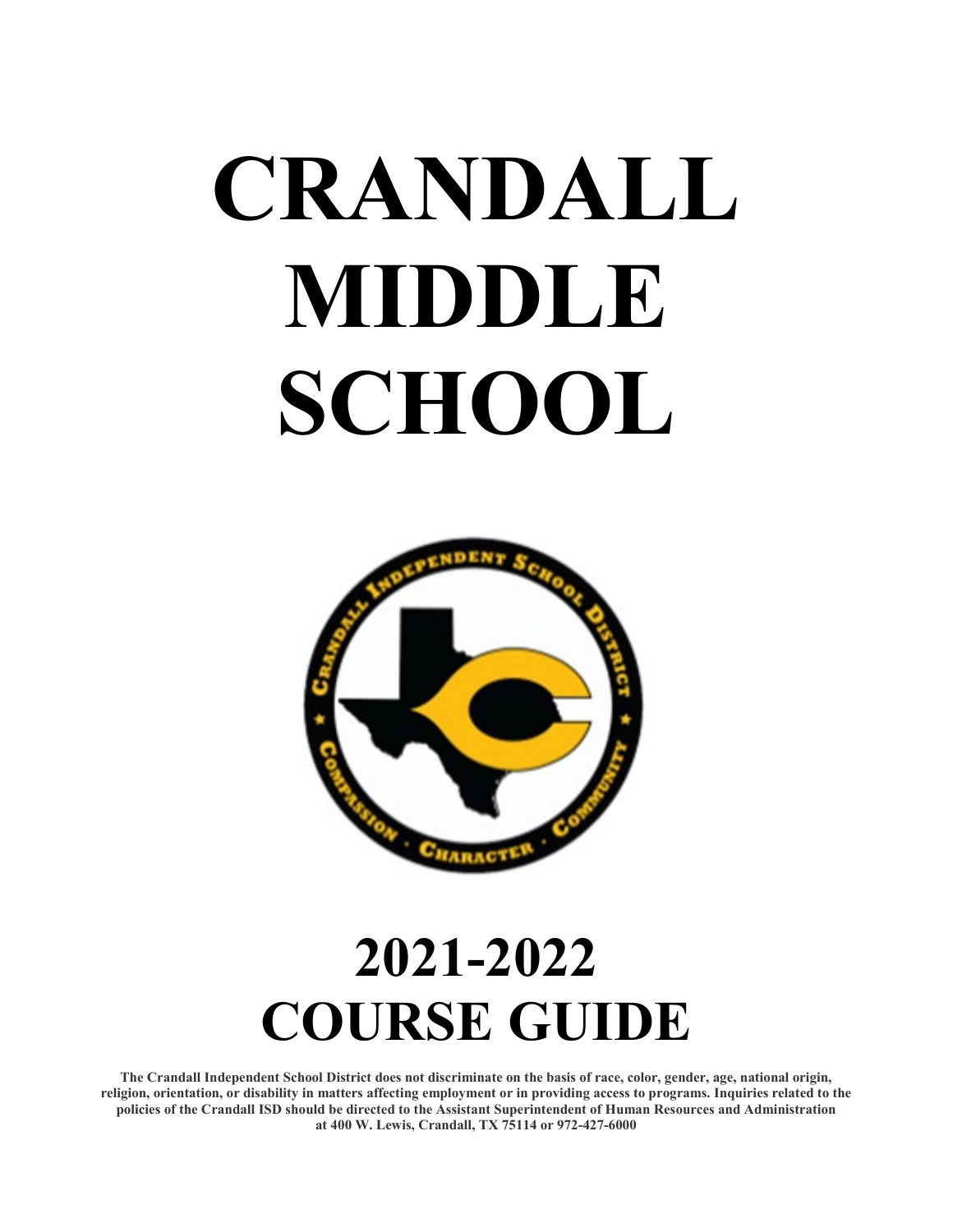# COURSES TAKEN IN MIDDLE SCHOOL FOR HIGH SCHOOL CREDIT

**Middle school credit is NOT granted until BOTH semesters are completed AT middle school. Students can NOT complete 1st semester at middle school and 2nd semester at summer school. If Algebra 1 is taken in 8th grade, three years of math above Algebra 1 MUST be completed.**

### ADVANCED COURSES

#### **I. Middle School Advanced Recommendations**

Students MUST meet criteria to qualify for advanced placement. Students who do not meet the criteria may appeal the decision at the campus level. Decisions of the campus committee are final and are not subject to further appeal. (see chart)

| Grade<br><b>Level</b><br>21/22 | Subject | <b>MAP</b>                    |            | <b>Subject Area Grade</b><br><b>Overall Final Average</b> |
|--------------------------------|---------|-------------------------------|------------|-----------------------------------------------------------|
|                                | ELAR    | Reading                       | 229        | ELAR $\geq 90$                                            |
| 7 <sup>th</sup> Grade          | Math    | Mathematics                   | 240        | Math $\geq 90$                                            |
|                                | Science | <b>Mathematics</b><br>Science | 240<br>224 | Science $\geq 90$                                         |
|                                |         |                               |            |                                                           |
|                                | ELAR    | Reading                       | 231        | ELAR $\geq$ 90 OR<br>Advanced ELAR > 85                   |
|                                | Algebra | <b>Mathematics</b>            | 246        | Math $\geq$ 90 OR<br>Advanced Math >85                    |
| 8 <sup>th</sup> Grade          | Science | <b>Mathematics</b><br>Science | 246<br>228 | Science $\geq 90$ OR<br>Advanced Science > 85             |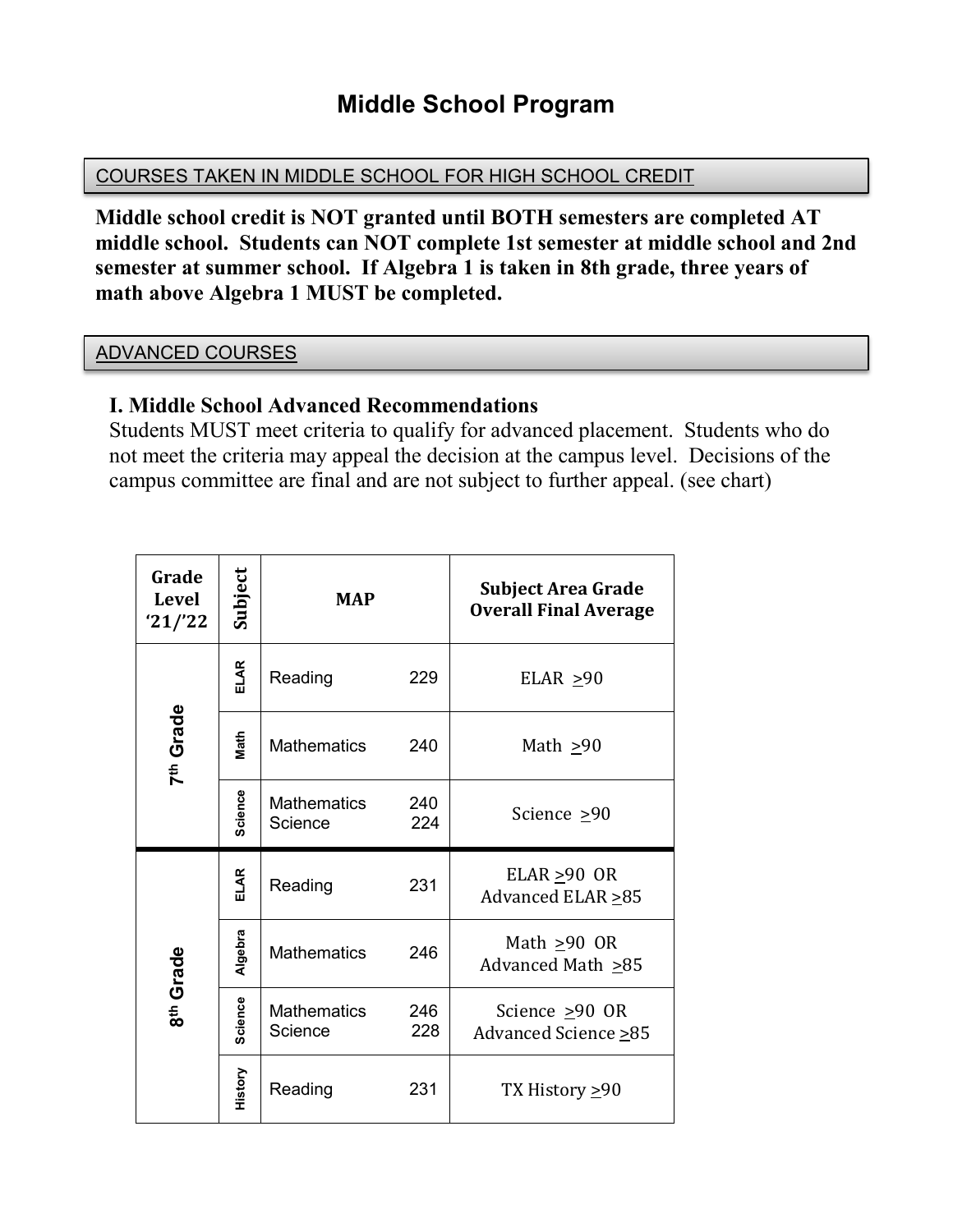# **II. Maintaining Advanced Placement Status**

- It is expected that a student will maintain a grade of 70 or higher every six weeks, and a grade of 70 or higher at the semester.
- A student who does not maintain a 70 average in an advanced course will be placed on probation for the next six weeks' grading period.
- Each six weeks' grade stands alone to determine eligibility for continuing advanced status.
- At the end of the probationary period (six weeks), if the grade is still below 70, the student may be placed in a regular class. In addition, if the 1st semester grade is below 70, the student may be placed in a regular class.
- Students will not be moved from an advanced class to a regular class after the 5th six-weeks period begins.

# **III. Appeal Process**

Students requesting placement in an advanced course but not meeting the criteria may go before a site-based committee for placement consideration. Students may be referred to site-based committee by a parent, a staff member or by the student. The campus-based committee decision is final and is not subject to further appeal.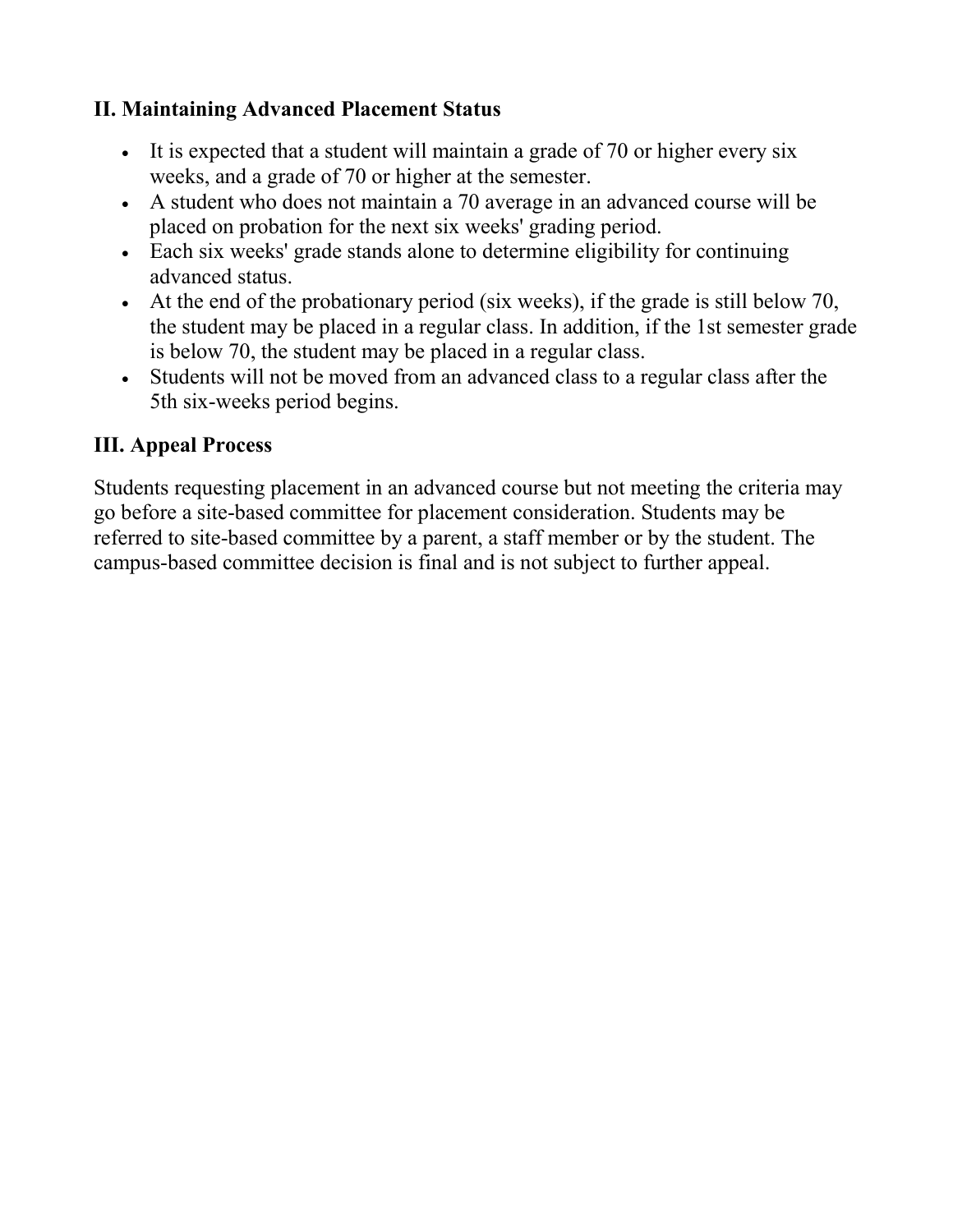# **DESCRIPTIONS OF MIDDLE SCHOOL COURSES OFFERED FOR CRANDALL ISD STUDENTS**

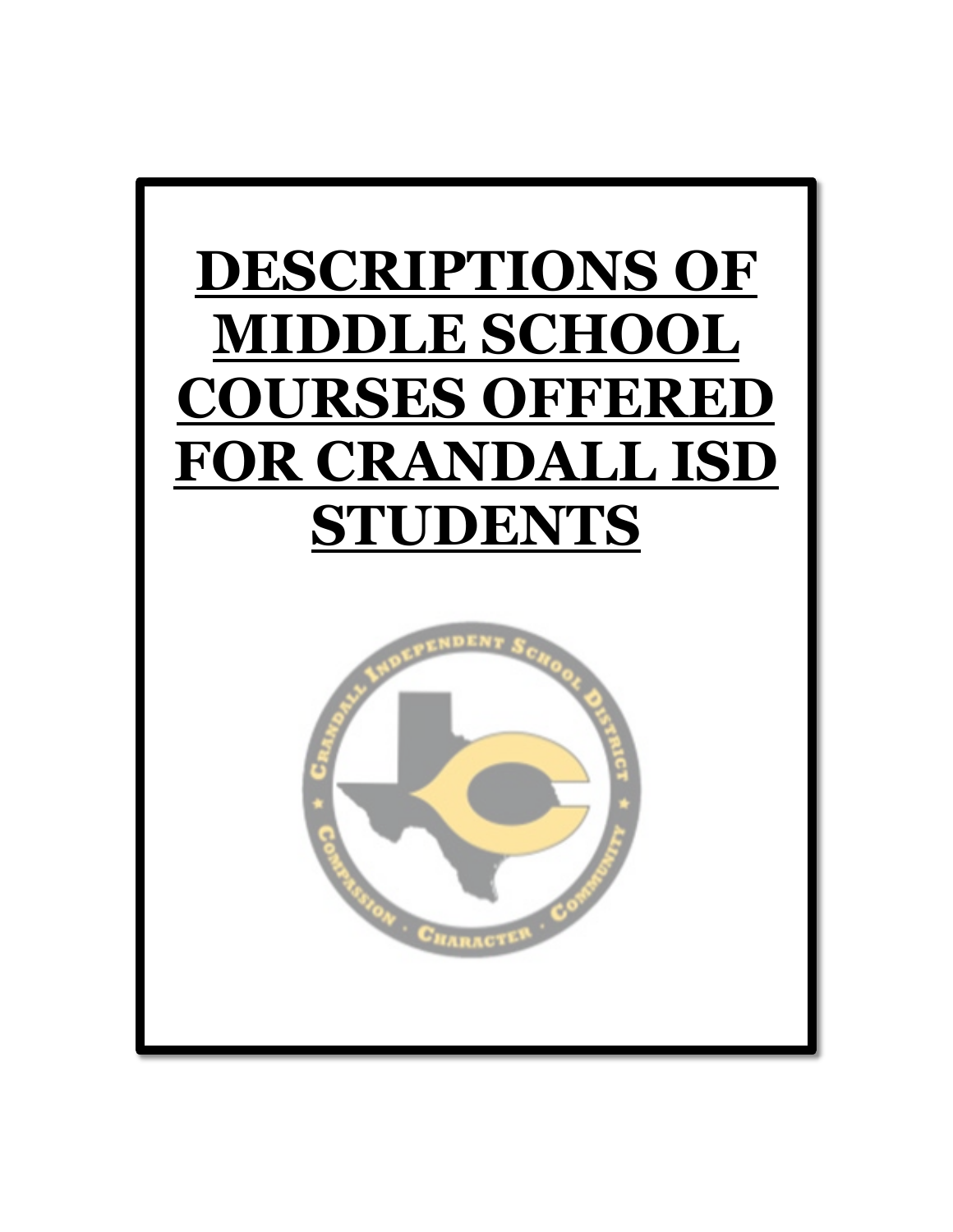# **Course Descriptions – Seventh Grade**

# LANGUAGE ARTS: ENGLISH & READING

| 0107<br>Grade Placement: 7<br>Credit: 1.0                       | <b>English Language Arts 7</b><br>Prerequisite: Language Arts 6<br>What's Next? English Language Arts 8 or<br>Pre-AP English Language Arts 8                        | This course is a reading and writing experience<br>that relies on the study of well-crafted essays,<br>stories, and poems to direct student writing in<br>literary, expository, and persuasive texts.<br>Students will study theme, genre, and sensory<br>language through contemporary and traditional<br>literary and informational texts and will use a<br>reading and writing workshop approach as they<br>engage in teacher-directed and self-selected<br>reading and writing experiences. Language study<br>in this course emphasizes grammar, spelling,<br>sentence development, punctuation, and<br>capitalization. |
|-----------------------------------------------------------------|---------------------------------------------------------------------------------------------------------------------------------------------------------------------|-----------------------------------------------------------------------------------------------------------------------------------------------------------------------------------------------------------------------------------------------------------------------------------------------------------------------------------------------------------------------------------------------------------------------------------------------------------------------------------------------------------------------------------------------------------------------------------------------------------------------------|
| 0117<br>Grade Placement: 7<br>Credit: 1.0                       | <b>Advanced English</b><br><b>Language Arts 7</b><br>Prerequisite: Advanced Criteria<br>What's Next? English Language Arts 8 or<br>Advanced English Language Arts 8 | This course is designed for students who wish to<br>have a more challenging and rigorous seventh-<br>grade English Language Arts experience. In<br>addition to the emphasis areas listed above, ELA<br>7 Honors students will be afforded opportunities<br>to engage in more challenging reading and<br>writing experiences with deeper levels of<br>instruction.                                                                                                                                                                                                                                                           |
| 0607<br>Grade Placement: 7<br>Prerequisite: None<br>Credit: 1.0 | <b>Reading 7</b>                                                                                                                                                    | Students practice reading/cognitive strategies and<br>critical inquiry to improve skills in word analysis,<br>vocabulary, fluency, comprehension, and written<br>literary response to ensure college readiness and<br>the ability to comprehend at deeper levels and<br>construct meaning effectively.                                                                                                                                                                                                                                                                                                                      |
| 0617<br>Grade Placement: 7<br>Credit: 1.0                       | <b>Advanced Reading 7</b><br>Prerequisite: Advanced Criteria                                                                                                        | This course is designed for students who wish to<br>have a more challenging and rigorous seventh-<br>grade Reading experience. In addition to the<br>emphasis areas listed above, Advanced Reading<br>students will be afforded opportunities to engage<br>in more challenging reading experiences with<br>deeper levels of instruction.                                                                                                                                                                                                                                                                                    |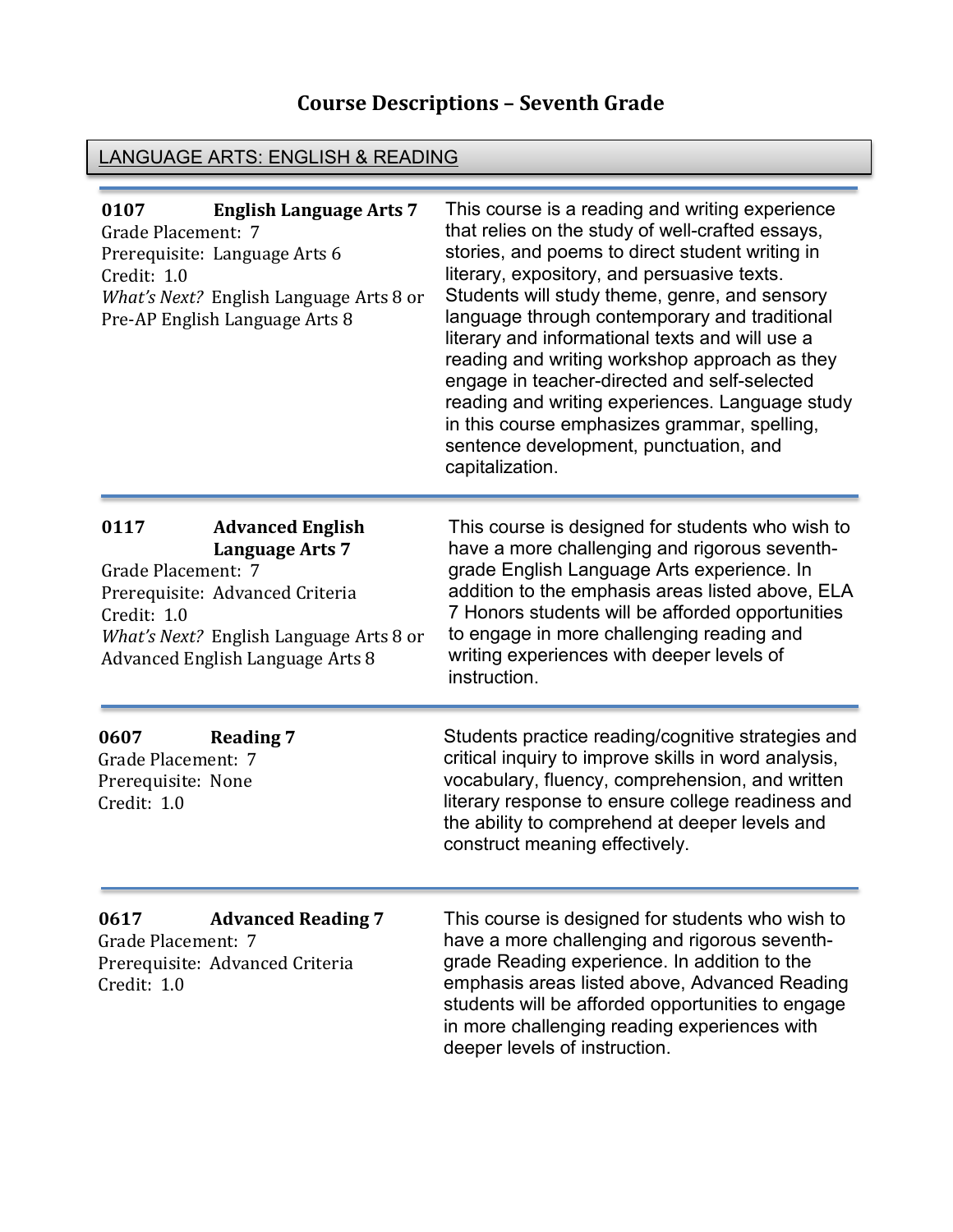#### MATHEMATICS

#### **0207 Math 7**

Grade Placement: 7 Prerequisite: Completion of Math 6 Credit: 1.0 *What's Next?* Math 8

The primary focal points in Mathematics 7 include extending their work with sets and subsets of rational numbers; using direct proportional relationships in number, geometry, measurement, and probability; describing linear and other relationships using equations, tables, and graphs; and using statistical representations to describe data. Student will use tools, technology, and representations to explore and communicate mathematical ideas.

#### **0217 Advanced Math 7**

Grade Placement: 7 Prerequisite: Advanced Criteria Credit: 1.0 *What's Next?* Pre-Algebra or Algebra 1 Mathematics 7 Honors includes a more in-depth study of topics, in the Mathematics 7 as well as enrichment topics.

#### **SCIENCE**

**0307 Science 7** Grade Placement: 7 Prerequisite: Completion of Science 6 Credit: 1.0 *What's Next?* Science 8

Science Grade 7 is a course, which will focus on life science with an integration of chemistry, physics and earth science. Concepts, which are found in common with other sciences, will be emphasized in themes covering topics on environmental interactions, systems and structures, energy, and changes over time. This course will show relevance to student learning and understanding of science.

#### **0317 Advanced Science 7**

Grade Placement: 7 Prerequisite: Advanced Criteria Credit: 1.0 *What's Next?* Science 8

This is a course designed for the student who has demonstrated the ability and interest in science above and beyond that which is offered in the regular Science 7 course. The students are given a life science base with an integration of chemistry, physics, and earth science. Concepts, which are found in common with other sciences, will be emphasized in themes covering topics on environmental interactions, systems and structures, energy and changes over time. Independent science research is a requirement of Honors Science.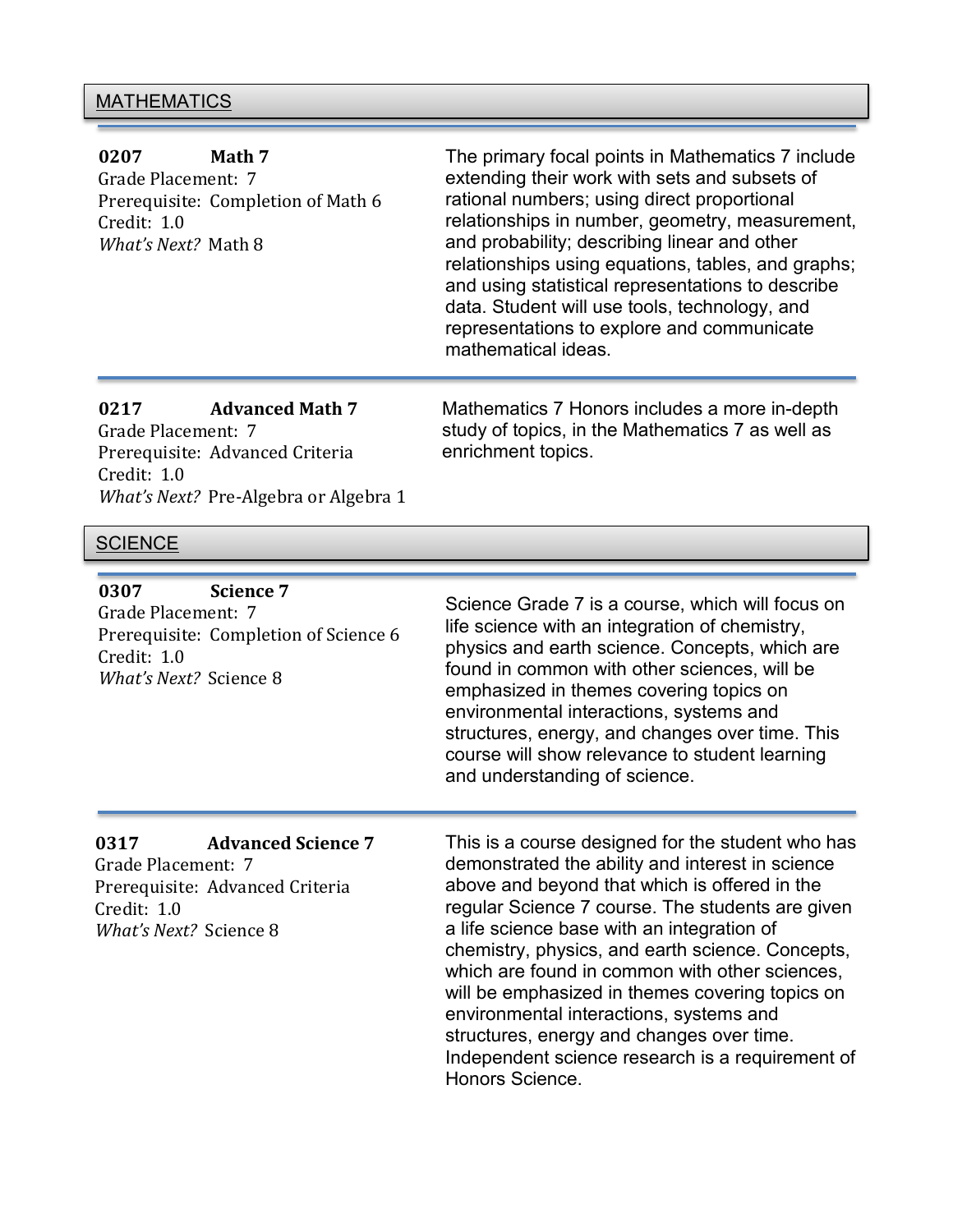#### **0407 Texas History**

Grade Placement: 7 Prerequisite: None Credit: 1.0 *What's Next?* American History (US History from the early colonial period through Reconstruction)

This course involves a detailed study of Texas from the period of discovery and exploration through the twenty-first century. The study of the building of our state will not only stress historical facts but also promote an appreciation of the cultural heritage and geographic diversities, which have shaped the destiny of Texas.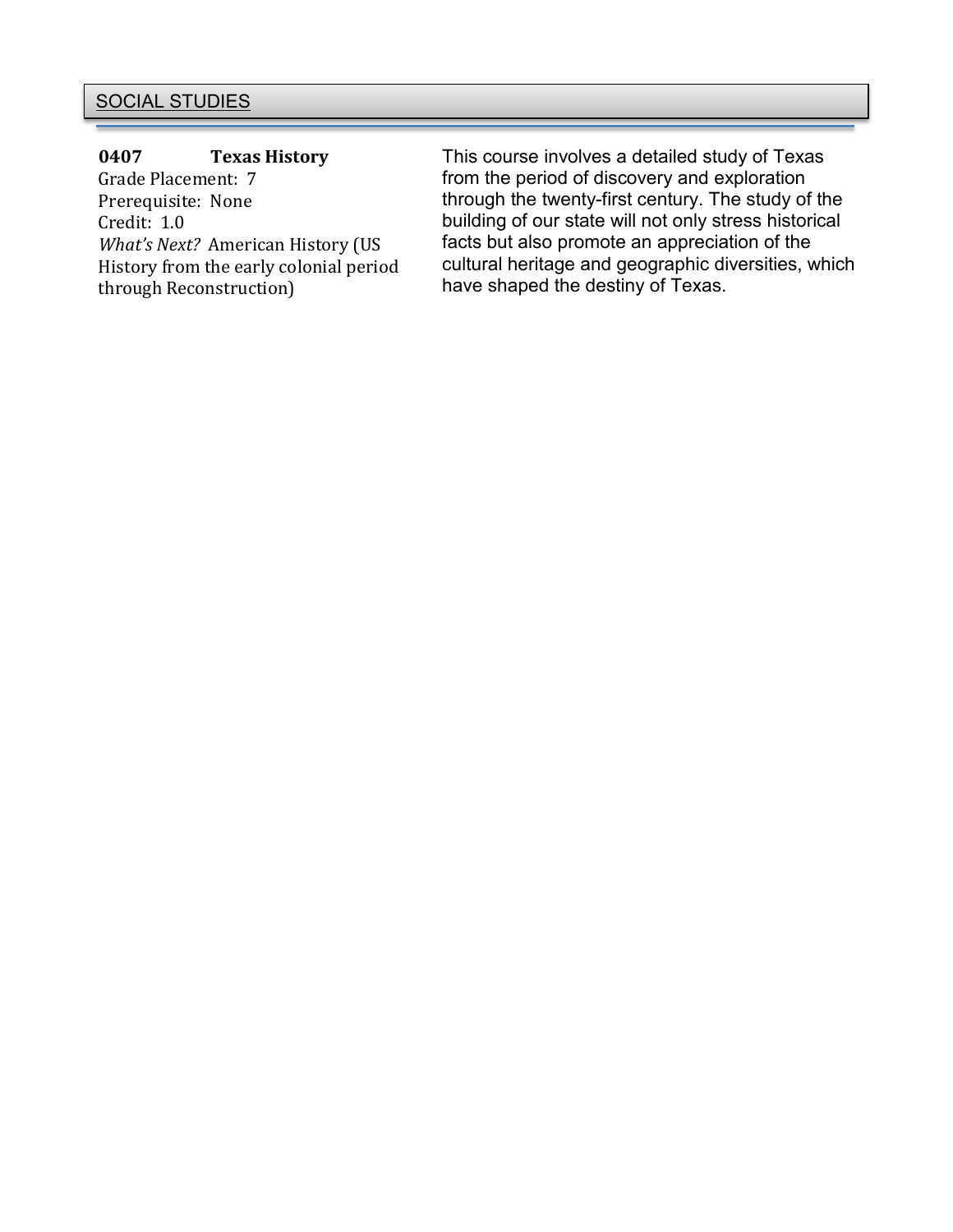# **Course Descriptions – Eighth Grade**

#### LANGUAGE ARTS: ENGLISH & READING

| 0108<br>Grade Placement: 8<br>Credit: $1.0$ | <b>English Language Arts 8</b><br>Prerequisite: Language Arts 7<br>What's Next? English 1 (high school)                      | In this course, students will learn and practice<br>reading comprehension, interpretation, and<br>analysis processes through the study of literary<br>and informational texts. With an emphasis on<br>collaborative discussions to discover and develop<br>understandings about texts, students will keep<br>records of their reading responses and<br>experiences and use these as the foundation for<br>analytical writings. Using the writing process,<br>students will compose literary texts (poetry and<br>imaginative stories), expository texts, and<br>persuasive texts. Language study in this course<br>emphasizes grammar, spelling, sentence<br>development, punctuation, and capitalization. |
|---------------------------------------------|------------------------------------------------------------------------------------------------------------------------------|------------------------------------------------------------------------------------------------------------------------------------------------------------------------------------------------------------------------------------------------------------------------------------------------------------------------------------------------------------------------------------------------------------------------------------------------------------------------------------------------------------------------------------------------------------------------------------------------------------------------------------------------------------------------------------------------------------|
| 0118<br>Grade Placement: 8<br>Credit: 1.0   | <b>Advanced English</b><br>Language Arts 8<br>Prerequisite: Advanced Criteria<br><i>What's Next?</i> English 1 (high school) | This course is designed for students who wish to<br>have a more challenging and rigorous eighth-<br>grade English Language Arts experience. In<br>addition to the emphasis areas listed above, ELA<br>8 Honors students will be afforded opportunities<br>to engage in more challenging reading and<br>writing experiences with deeper levels of<br>instruction.                                                                                                                                                                                                                                                                                                                                           |

#### **MATHEMATICS**

**0208 Math 8** Grade Placement: 8 Prerequisite: Completion of Math 7 Credit: 1.0 *What's Next?* Algebra 1

The primary focal points in Mathematics 8 include using algebraic representations to represent proportional situations; using algebraic thinking to describe the relationships between quantities; and using statistical procedures to describe data. Student will use tools, technology, and representations to explore and communicate mathematical ideas.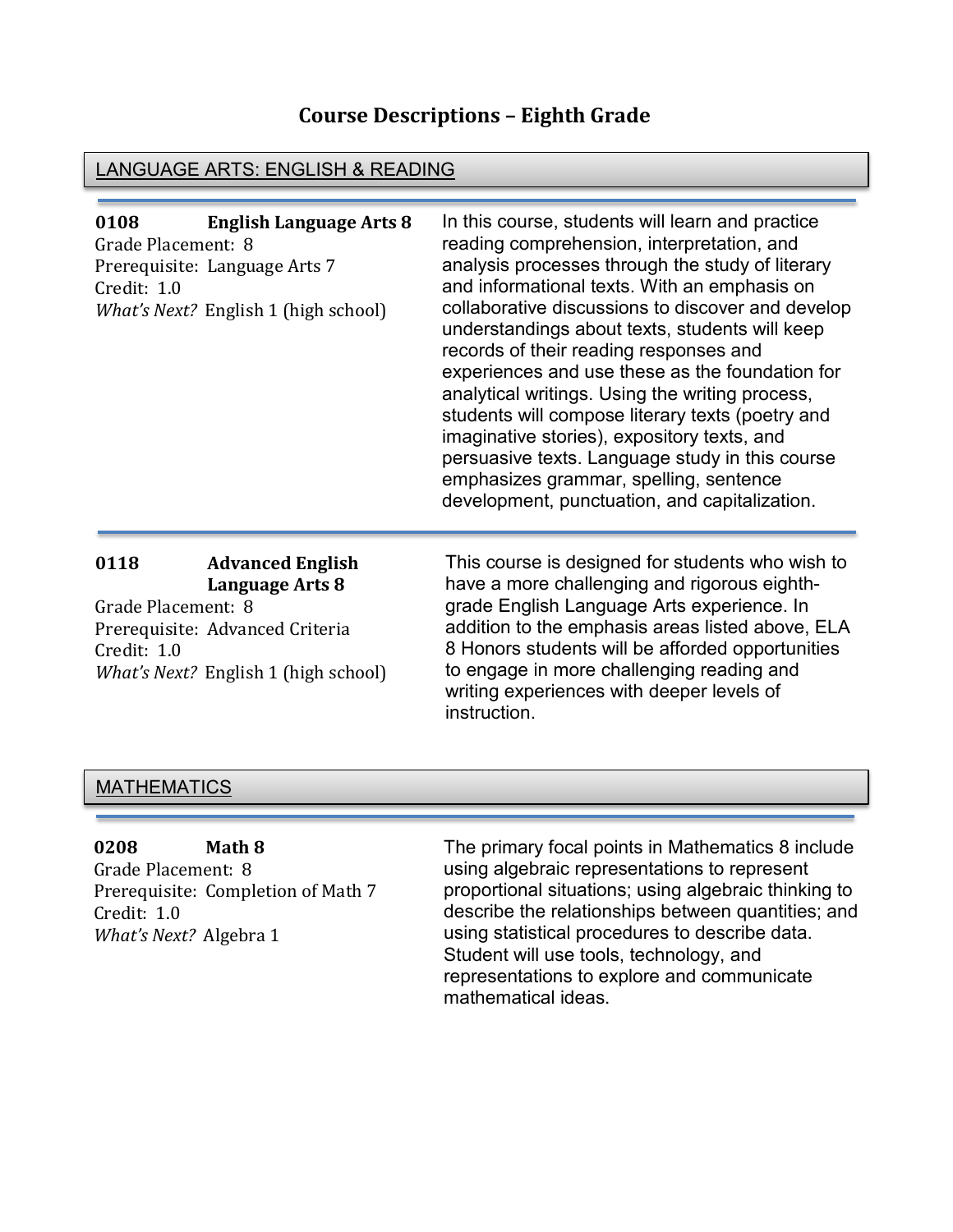#### **0209 Algebra 1**

Grade Placement: 8 Prerequisite: Advanced Criteria Credit: 1.0 *What's Next?* Geometry

The primary focal points in Honors Algebra I include the study of linear, quadratic, and exponential functions and their related transformations, equations, and associated solutions. Students use a variety of representations (concrete, pictorial, numerical, symbolic, graphical, and verbal), tools, and technology to model mathematical situations to solve meaningful problems. **Students who complete this course AND receive a Level II on EOC will receive 1 High School Mathematics credit.** 

#### **SCIENCE**

| 0308<br>Grade Placement: 8<br>Credit: 1.0<br>What's Next? Biology | <b>Science 8</b><br>Prerequisite: Completion of Science 7    | Science Grade 8 will focus on earth science with<br>an integration of chemistry, physics, and life<br>science. Use of laboratory equipment, safety<br>rules, measurement techniques, graphing and<br>recording analysis, and interpretation of data will<br>be stressed. The content that will be emphasized<br>is environmental interactions, systems and<br>structures, energy and changes over time. This<br>course will show relevance to student learning<br>and understanding of science.                                                                                                                                            |
|-------------------------------------------------------------------|--------------------------------------------------------------|--------------------------------------------------------------------------------------------------------------------------------------------------------------------------------------------------------------------------------------------------------------------------------------------------------------------------------------------------------------------------------------------------------------------------------------------------------------------------------------------------------------------------------------------------------------------------------------------------------------------------------------------|
| 0318<br>Grade Placement: 8<br>Credit: 1.0<br>What's Next? Biology | <b>Advanced Science 8</b><br>Prerequisite: Advanced Criteria | This accelerated course is designed for the<br>student who has demonstrated the ability and<br>interest in science above and beyond that which<br>is offered in the regular Science 8 course. Use of<br>laboratory equipment, safety rules, measurement<br>techniques, graphing and recording analysis, and<br>interpretation of data will be stressed. Science<br>Grade 8 Honors will focus on earth science with<br>an integration of chemistry, physics and life<br>science. Preparing the student to enter advanced<br>high school sciences will be emphasized.<br>Independent science research is a requirement of<br>Science Honors. |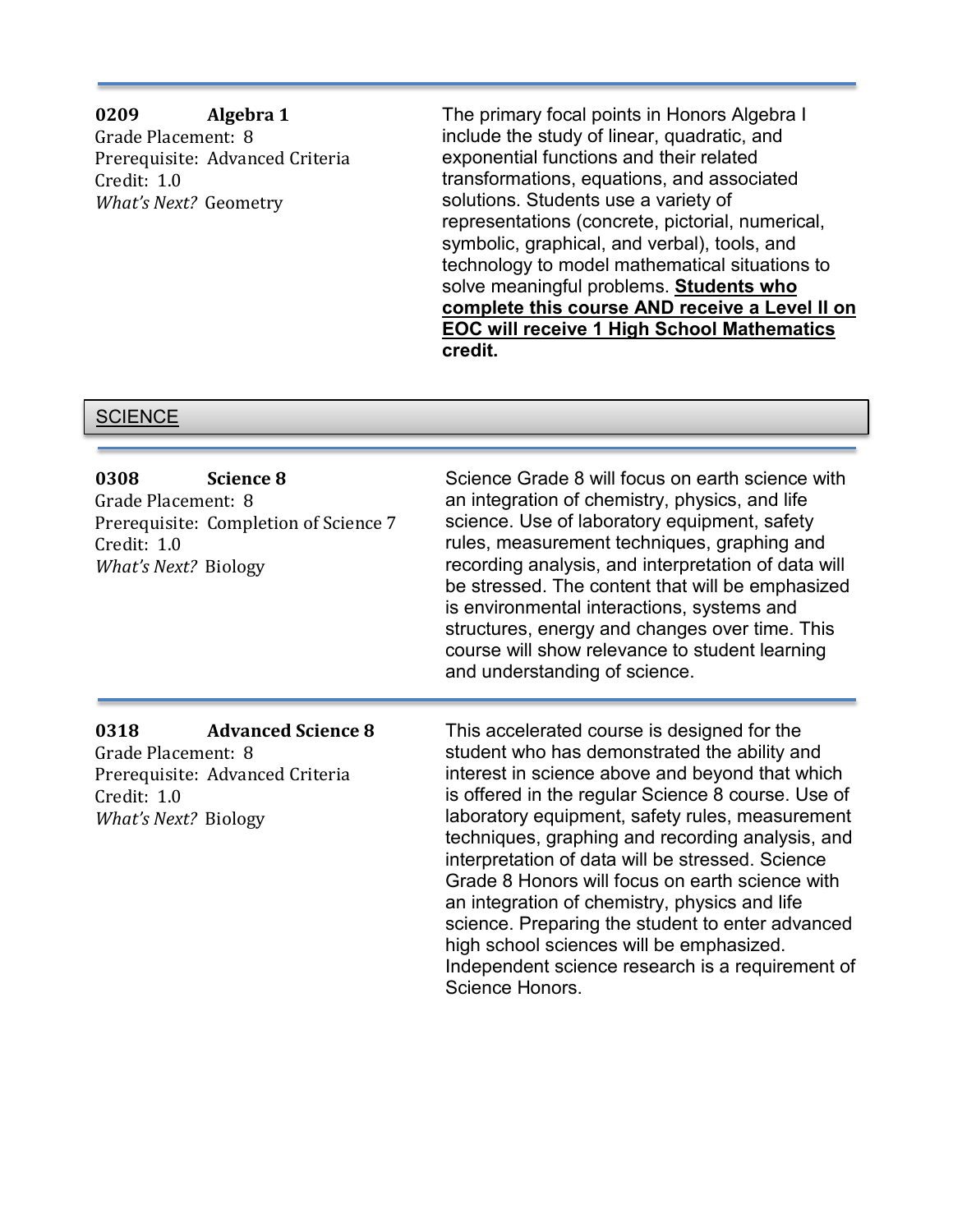# **SOCIAL STUDIES**

| 0408<br>Grade Placement: 8<br>Prerequisite: None<br>Credit: 1.0 | <b>American History</b><br>(US History)<br>What's Next? World History                                                            | This course focuses on the beginning of America<br>through the era of Reconstruction. Students will<br>be introduced to the social, cultural, political, and<br>economic happenings, which shaped early<br>America. Studies will focus on contributions of<br>various early groups and the basic elements of<br>United States citizenship, including introduction to<br>the Constitution, the structure and function of our<br>national government, and the implications of the<br>Bill of Rights. The concept of America as a<br>pluralistic society and the elements of geography,<br>which are necessary for a better understanding of<br>the historical content, are an integral part of this<br>course. |
|-----------------------------------------------------------------|----------------------------------------------------------------------------------------------------------------------------------|--------------------------------------------------------------------------------------------------------------------------------------------------------------------------------------------------------------------------------------------------------------------------------------------------------------------------------------------------------------------------------------------------------------------------------------------------------------------------------------------------------------------------------------------------------------------------------------------------------------------------------------------------------------------------------------------------------------|
| 0418<br>Grade Placement: 8<br>Credit: 1.0                       | <b>Advanced American</b><br><b>History</b><br>(Adv. US History)<br>Prerequisite: Advanced Criteria<br>What's Next? World History | This course focuses on the beginning of America<br>through the era of Reconstruction. Students will<br>be introduced to the social, cultural, political, and<br>economic happenings, which shaped early<br>America. Studies will focus on contributions of<br>various early groups and the basic elements of<br>United States citizenship, including introduction to<br>the Constitution, the structure and function of our<br>national government, and the implications of the<br>Bill of Rights. The concept of America as a<br>pluralistic society and the elements of geography,<br>which are necessary for a better understanding of<br>the historical content, are an integral part of this<br>course. |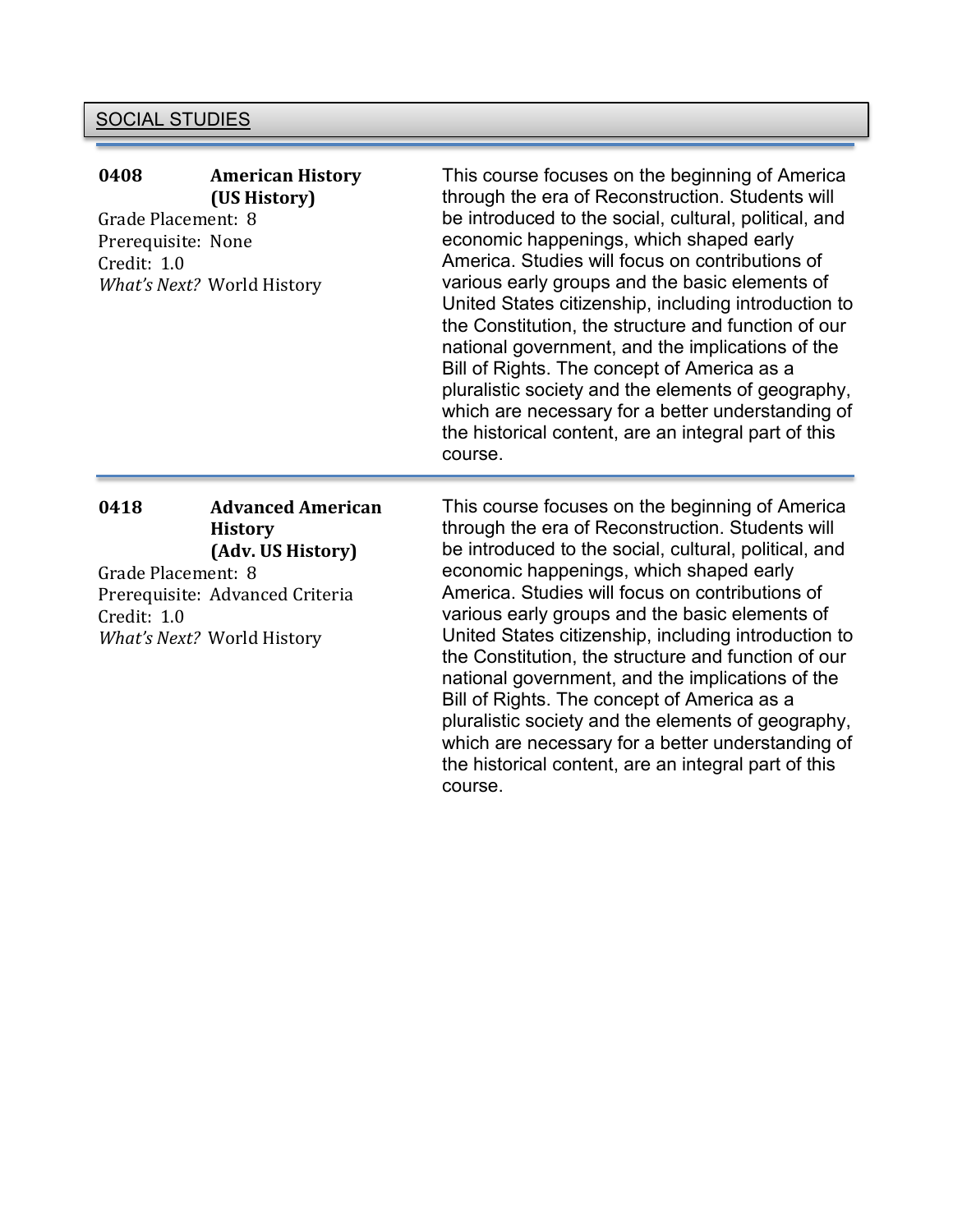# **Career and Technical Education**

Career & Technical Education (CTE) offers an opportunity for students to learn skills they may use in high school, in college, in a career after graduation, and/or as a financial means to help further their education. CTE blends academics and career preparation to produce well-rounded graduates ready for the opportunities of the world.

# CAREER & TECHNOLOGY

| <b>Career Explorations</b><br>0407<br>Grade Placement: 8<br>Prerequisite: None<br>Credit: 1.0<br>***Required 8th Grade Course            | This course is designed to guide students through<br>the process of investigation and in the<br>development of a college and career achievement<br>plan. Students will use interest inventory software<br>or other tools to explore areas of personal<br>interest. Students will use this information to<br>explore educational requirements for a variety of<br>chosen career paths.<br>Also, this course is to create a culture of high<br>expectation and continuous improvement that<br>provides middle school students with a foundation |
|------------------------------------------------------------------------------------------------------------------------------------------|-----------------------------------------------------------------------------------------------------------------------------------------------------------------------------------------------------------------------------------------------------------------------------------------------------------------------------------------------------------------------------------------------------------------------------------------------------------------------------------------------------------------------------------------------|
|                                                                                                                                          | for success in high school, future studies, and<br>careers. Students explore college and career<br>planning within specific career cluster(s). The<br>students research labor market information, learn<br>job-seeking skills, and create documents required<br>for employment. Students use self-knowledge to<br>explore and set realistic goals.                                                                                                                                                                                            |
| 0707<br><b>Technology Applications</b><br>/ Digital Media<br>Grade Placement: 7 - 8<br>Prerequisite: Application Required<br>Credit: 1.0 | Students will gather information electronically,<br>which will allow for problem solving and making<br>informed decisions regarding media projects<br>(Announcements, SMORE newsletter, CMS<br>Website, and more). Students will learn digital<br>citizenship by researching current laws and<br>regulations and by practicing integrity and<br>respect. Students will demonstrate a thorough<br>understanding of digital design principles that is<br>transferable to other disciplines.                                                     |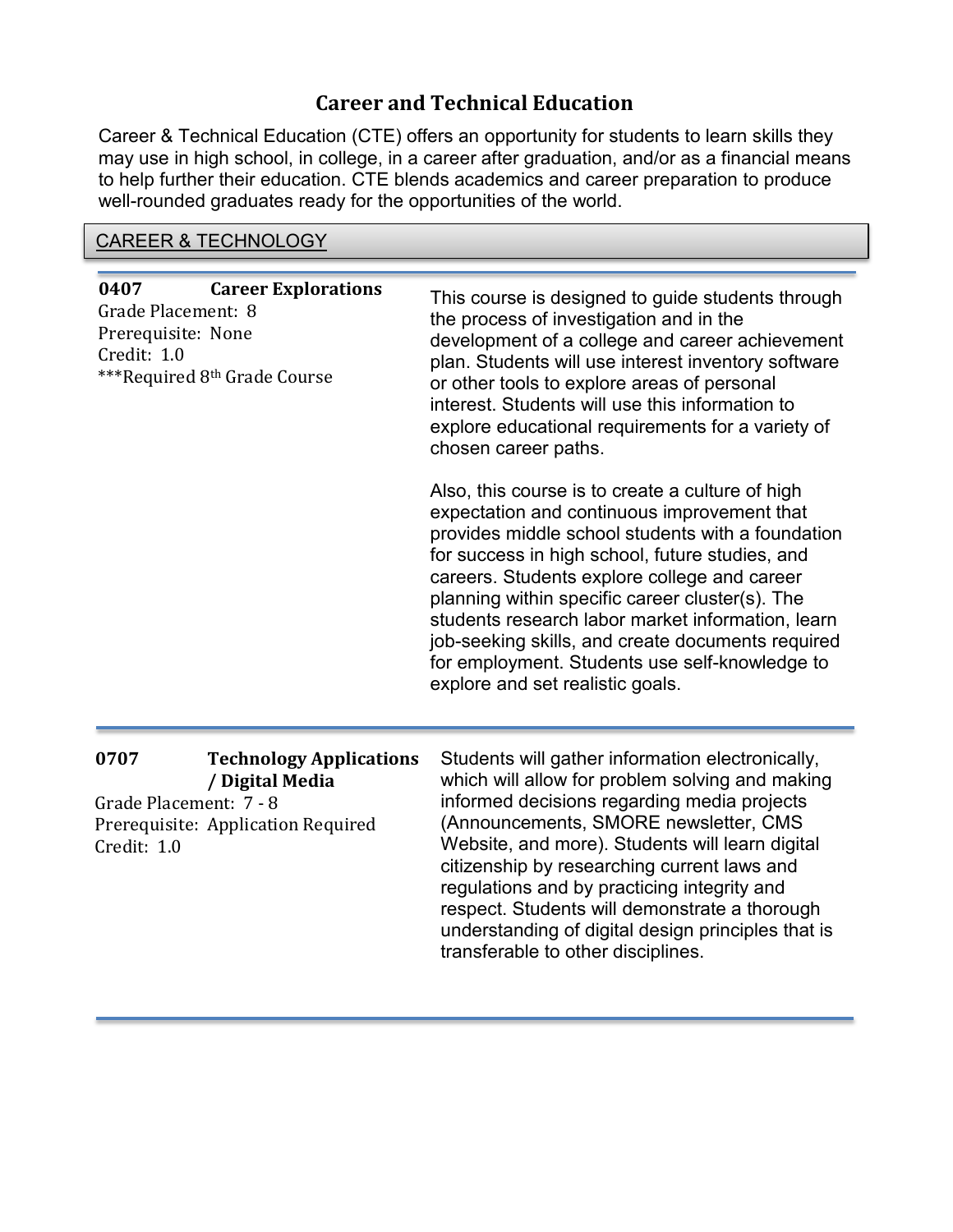#### **FINE ARTS**

The Fine Arts department offers opportunities for students to explore musical expression through Band, or Choir participation, and creative expression through Visual Arts courses, both acting and theatrical production through Theatre Arts. One Fine Arts Course (Art, Music or Theatre) is required by the Texas Education Agency for every student in grades 6-8.

#### BAND

| 0860<br>0861<br>0867<br>0868<br>0866<br>0863<br>0862<br>0865<br>Grade Placement: 7<br>approval<br>Credit: 1.0 | <b>Beginning Band</b><br><b>Flute</b><br><b>Clarinet</b><br>Saxophone<br><b>Trumpet</b><br>Horn<br>Euphonium/Tuba<br><b>Trombone</b><br><b>Percussion</b><br>Prerequisite: Audition and teacher | This course is designed to teach the basic<br>fundamentals of playing a band instrument. Areas<br>of focus will include characteristic tone, tonality,<br>meter, rhythm, form, articulation, dynamics,<br>balance, notation/terminology, melody/line,<br>harmony, scales/patterns, posture, hand position,<br>and technique. Each student will provide his/her<br>own instrument for this class with the exception of<br>horn, euphonium, tuba, and large percussion<br>instruments, which will be provided by the school<br>for a small fee. Students will perform in concerts<br>outside the school day during the school year.<br>Students will have the opportunity to perform at a<br>solo festival and concert festival in the spring.<br>Limited outside of school rehearsals and<br>performances will be required. No previous<br>musical experience is necessary. This is a full-<br>year course. |
|---------------------------------------------------------------------------------------------------------------|-------------------------------------------------------------------------------------------------------------------------------------------------------------------------------------------------|------------------------------------------------------------------------------------------------------------------------------------------------------------------------------------------------------------------------------------------------------------------------------------------------------------------------------------------------------------------------------------------------------------------------------------------------------------------------------------------------------------------------------------------------------------------------------------------------------------------------------------------------------------------------------------------------------------------------------------------------------------------------------------------------------------------------------------------------------------------------------------------------------------|
| 0870<br>Grade Placement: 7 - 8<br>approval<br>Credit: 1.0                                                     | <b>Band - Concert</b><br>Prerequisite: Audition and teacher                                                                                                                                     | This course provides an opportunity for students<br>to continue instrumental development at an<br>intermediate or intermediate advanced level.<br>Through appropriate literature for this level<br>students will focus on continued development of<br>characteristic tone, tonality, meter, rhythm, form,<br>articulation, dynamics, balance,<br>notation/terminology, melody/line, harmony,<br>scales/patterns, posture, hand position, and<br>technique. Students will perform at concerts on<br>and off campus including UIL competitions.<br>Students may participate in individual activities<br>such as solo and ensemble contest and All-<br>Region auditions. Student attendance at<br>rehearsals and performances outside of<br>school will be required. This is a full-year<br>course.                                                                                                           |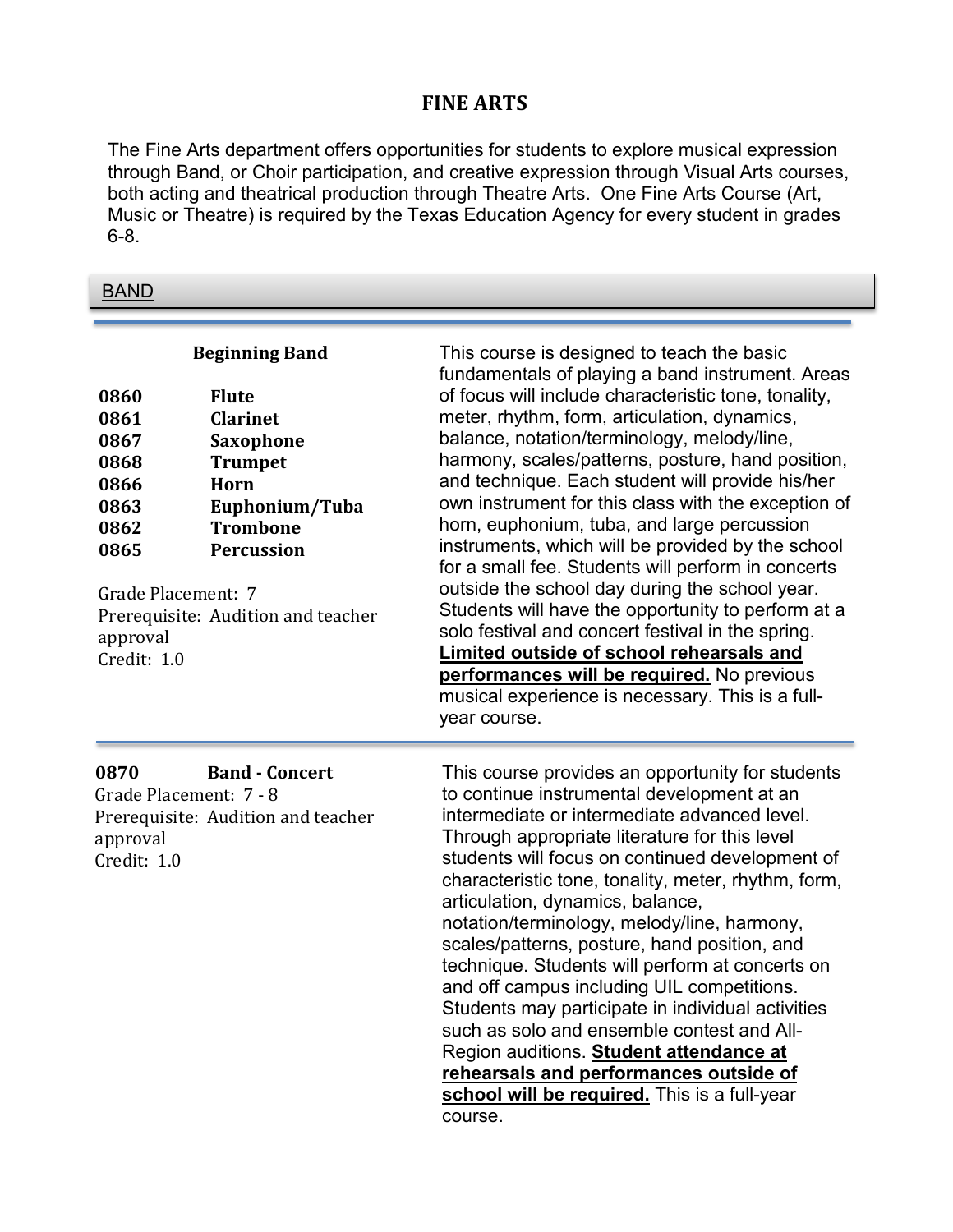| 0880<br>Grade Placement: 7 - 8<br>approval<br>Credit: 1.0 | <b>Band</b> - Symphonic<br>Prerequisite: Audition and teacher     | This course provides an opportunity for students<br>to continue instrumental development at an<br>advanced level. Through appropriate literature for<br>this level students will focus on continued<br>development of characteristic tone, tonality,<br>meter, rhythm, form, articulation, dynamics,<br>balance, notation/terminology, melody/line,<br>harmony, scales/patterns, posture, hand position,<br>and technique. Students will perform at concerts<br>on and off campus including UIL competitions.<br>Students may participate in individual activities<br>such as solo and ensemble contest and All-<br>Region auditions. Student attendance at<br>rehearsals and performances outside of<br>school will be required. This is a full-year<br>course. |
|-----------------------------------------------------------|-------------------------------------------------------------------|------------------------------------------------------------------------------------------------------------------------------------------------------------------------------------------------------------------------------------------------------------------------------------------------------------------------------------------------------------------------------------------------------------------------------------------------------------------------------------------------------------------------------------------------------------------------------------------------------------------------------------------------------------------------------------------------------------------------------------------------------------------|
| 0874<br>Grade Placement: 7 - 8<br>approval<br>Credit: 1.0 | <b>Band - Wind Ensemble</b><br>Prerequisite: Audition and teacher | This course provides an opportunity for students<br>to continue instrumental development to a<br>mastery level. Through appropriate literature for<br>this level students will focus on continued<br>development of characteristic tone, tonality,<br>meter, rhythm, form, articulation, dynamics,<br>balance, notation/terminology, melody/line,<br>harmony, scales/patterns, posture, hand position,<br>and technique. Students will perform at concerts<br>on and off campus including UIL competitions.<br>Students may participate in individual activities<br>such as solo and ensemble contest and All-<br>Region auditions. Student attendance at<br>rehearsals and performances outside of<br>school will be required. This is a full-year<br>course.   |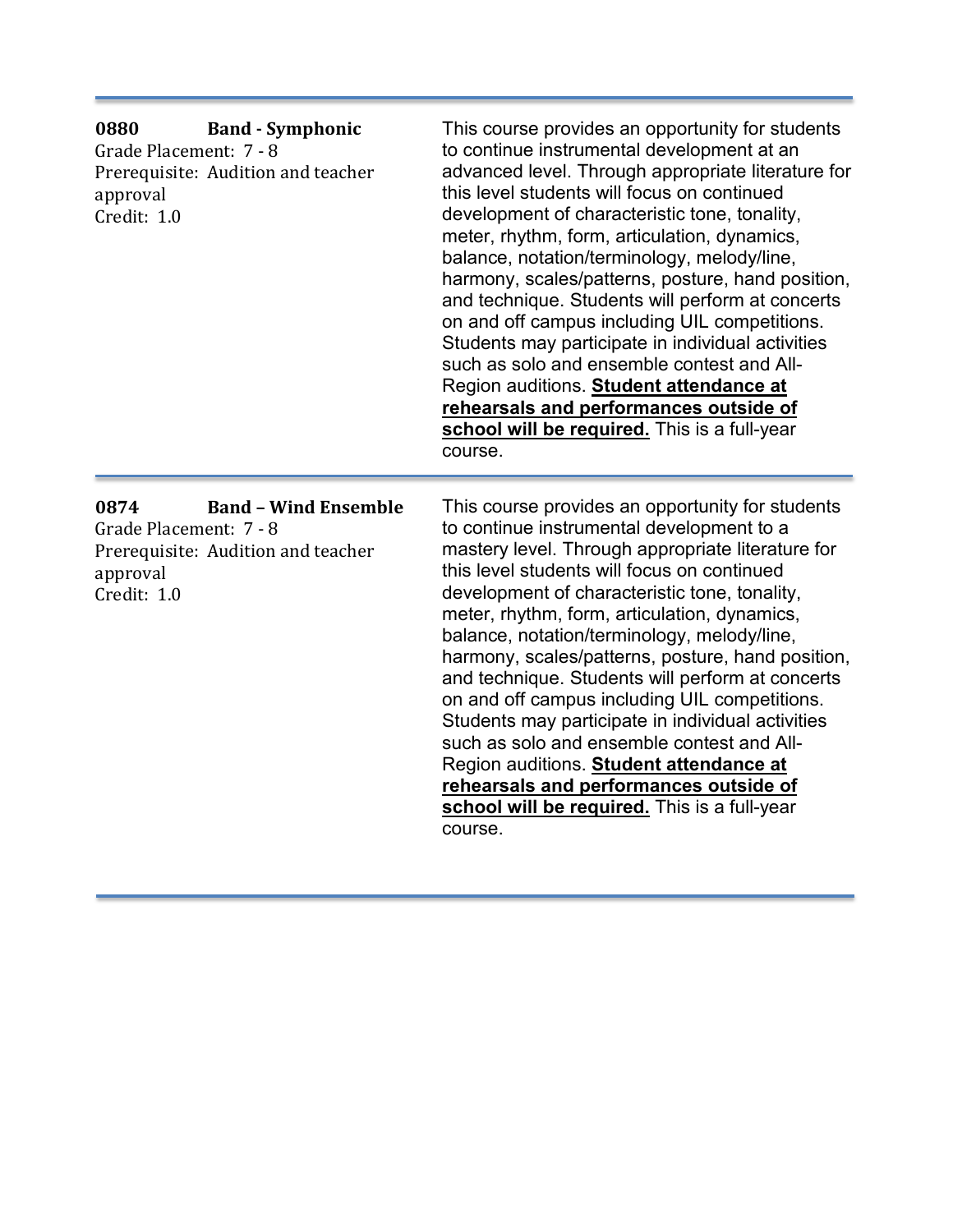# **THEATRE**

| 0600<br>Grade Placement: 7 - 8<br>Prerequisite: None<br>Credit: 1.0 | <b>Theatre Arts -</b><br><b>Introduction to Theatre</b> | Students will develop a perception of self, human<br>relationships, and the world using elements of<br>drama and conventions of theatre. With an<br>emphasis on all aspects of theatre study, students<br>will be introduced to basic acting, directing,<br>movement, technical theatre, literature, voice,<br>and design. Through performance opportunities,<br>technical theatre skills and artistic practices,<br>students learn to accept constructive criticism,<br>revise personal views to promote creative and<br>critical thinking, and develop the ability to<br>appreciate, construct and evaluate live theatre. |
|---------------------------------------------------------------------|---------------------------------------------------------|-----------------------------------------------------------------------------------------------------------------------------------------------------------------------------------------------------------------------------------------------------------------------------------------------------------------------------------------------------------------------------------------------------------------------------------------------------------------------------------------------------------------------------------------------------------------------------------------------------------------------------|
| 0600<br>Grade Placement: 7 - 8<br>Play<br>Credit: 1.0               | Production<br>Prerequisite: Tryouts for UIL One-Act     | Students will refine theatre concepts, such as,<br>using creative expression in performances, and<br>evaluating performances. Specific topics include<br>theatre history, careers in theatre,<br>characterization, poetry reading, defining<br>characters and portraying them in scenes, and<br>improvisation. Many of the performances will be<br>memorized and performed using visual elements.<br>*** Students will participate in UIL One Act Play.<br>Experiences will prepare them for high school<br>theatre.                                                                                                        |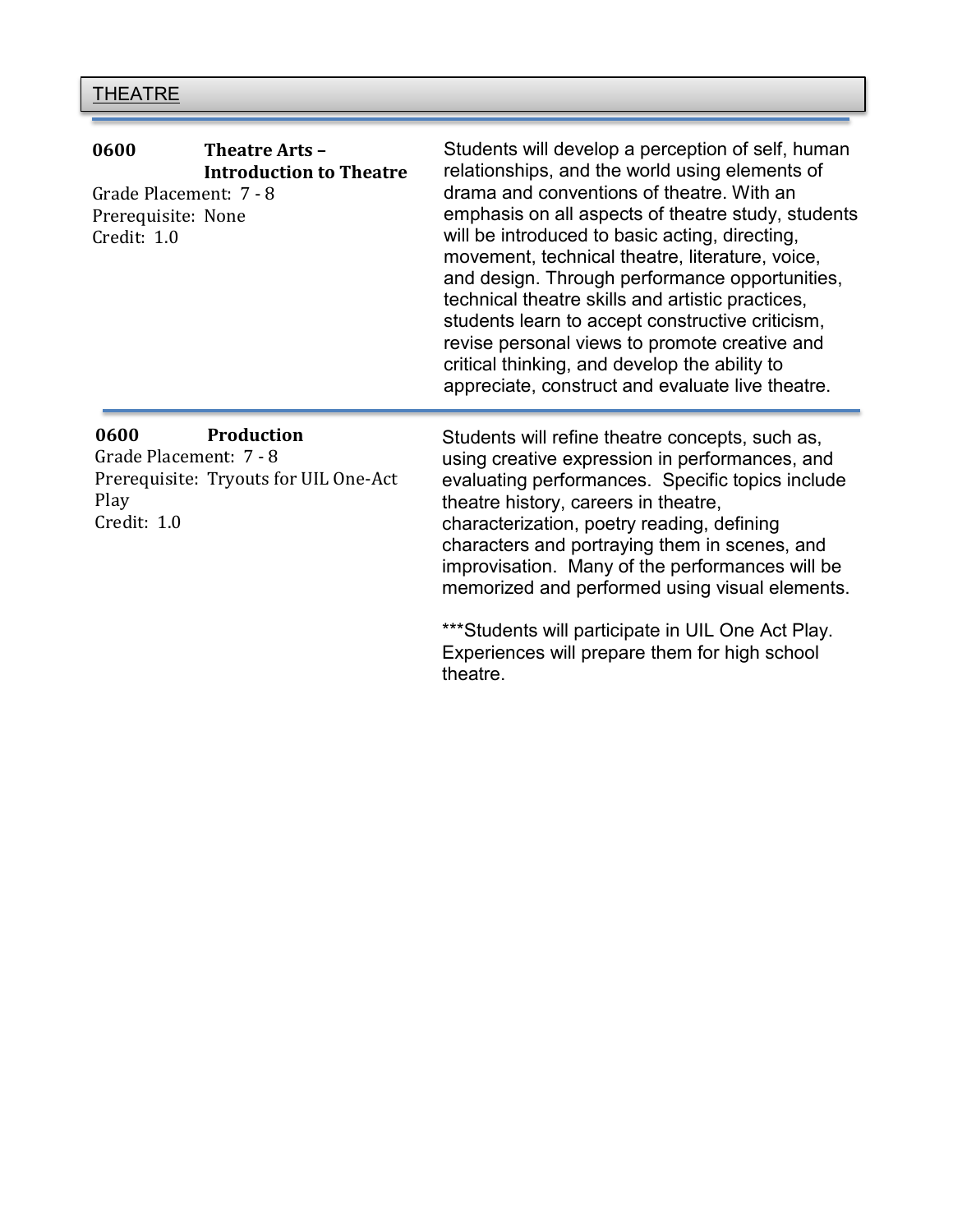#### **DANCE**

| 0537<br>Grade Placement: 7-8<br>Prerequisite: None<br>Credit: 1.0   | Dance 1                                       | Students will learn basic elements of dance styles<br>and acquire the wellness information and skills<br>necessary to become healthy adults.                                                                                   |
|---------------------------------------------------------------------|-----------------------------------------------|--------------------------------------------------------------------------------------------------------------------------------------------------------------------------------------------------------------------------------|
| 0538<br>Grade Placement: 7-8<br>Credit: 1.0                         | Dance 2<br>Prerequisite: tryouts will be held | This course will continue to extend the learner's<br>knowledge of basic elements of dance styles and<br>will inspire students to continue to acquire<br>wellness information and skills necessary to<br>become healthy adults. |
| 0539<br>Grade Placement: 7-8<br>Credit: 1.0                         | Dance 3<br>Prerequisite: tryouts will be held | This course will continue to extend the learner's<br>knowledge of basic elements of dance styles and<br>will inspire students to continue to acquire<br>wellness.                                                              |
| <b>CHOIR</b>                                                        |                                               |                                                                                                                                                                                                                                |
| 0850<br>Grade Placement: 7 - 8<br>Prerequisite: None<br>Credit: 1.0 | <b>Choir</b>                                  | Students will be introduced to basic music theory,<br>a variety of choral literature, proper vocal<br>technique, and performance opportunities.                                                                                |

#### VISUAL ARTS

**0807 Art** Grade Placement: 7 - 8 Prerequisite: None Credit: 1.0

Art is the study and creation of art in twodimensions and three-dimensions. Students will work with the elements and principles of design and technique in drawing, painting, graphic design, photography, collage, and printmaking. Materials will include pencil, charcoal, ink, watercolor, tempera paint, etc. Students will study the various sculpture techniques and sculpture processes of ceramics, wire, paper, cardboard, plaster, etc. Students will study art history, art criticism, and aesthetics in art.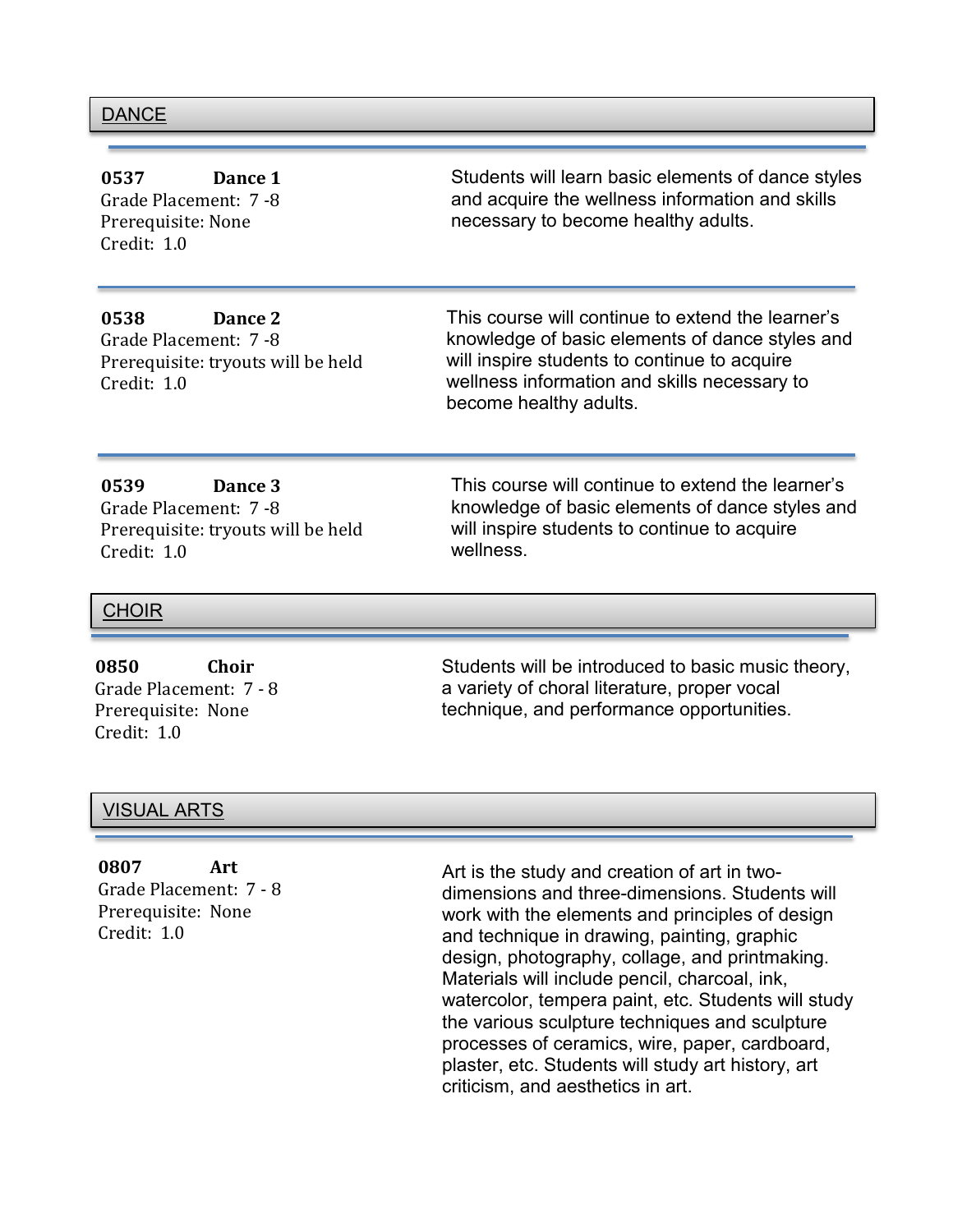## **OTHER ELECTIVES**

#### YEARBOOK

| 0578               | Yearbook/Photography               |
|--------------------|------------------------------------|
| Grade Placement: 8 |                                    |
|                    | Prerequisite: Application Required |
| Credit: 1.0        |                                    |

This course is designed for students who wish to create and market a yearbook that records their middle school's memories and events. Students will learn design, technology, journalism, photography, advertising, and interpersonal skills. Students have the opportunity to design page layouts, learn basic photography and computer skills, interview peers and staff, write stories and photo captions, learn time management and organization skills, and create sales campaigns. Yearbook production is a creative process that also incorporates real-world skills like working as a team and meeting deadlines.

#### PEER ASSISTED LEARDERSHIP

**0508 PALS** Grade Placement: 8 Prerequisite: Application Required Credit: 1.0

PALS stands for Peer Assistance and Leadership. The students work with at risk students and serve as mentors at the neighboring elementary school. PALS help in several ways by leading and encouraging others to make the right choices. PALS are also very involved in the community.

#### **0972 PARTNER PE** Grade Placement: 8 Prerequisite: Teacher Approval

Credit: 1.0

Credit: 1.0

Students will assist special needs students in either PE or ART class. These students will also become a mentor to one special student.

**0974 PARTNER ART** Grade Placement: 8 Prerequisite: Teacher Approval Students will assist special needs students in either PE or ART class. These students will also become a mentor to one special student.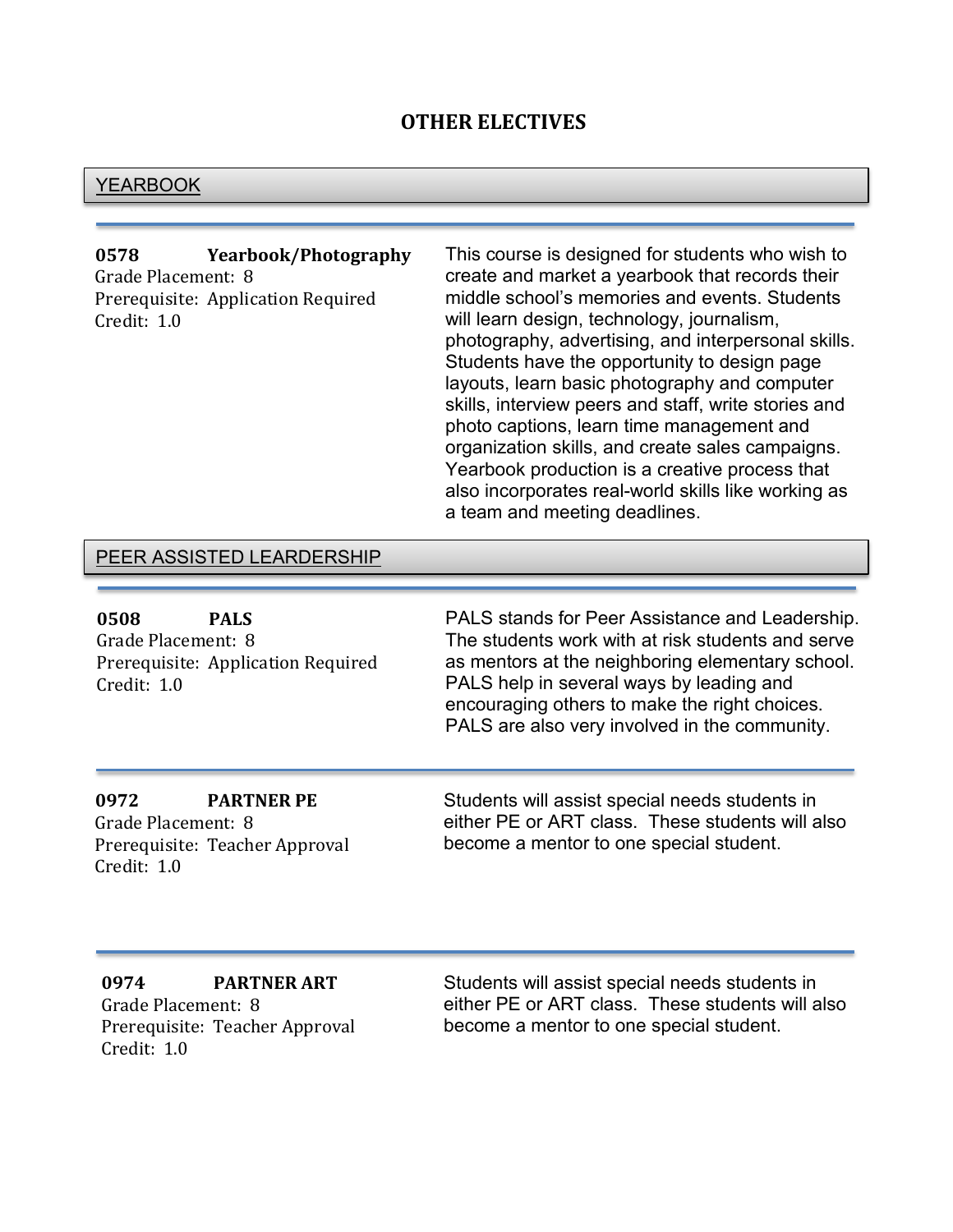#### **0598 Introduction to Family Consumer Science I** Grade Placement: 7 - 8 Prerequisite: None Credit: 1.0

This course if for students interested in occupations related to Family and Consumer Sciences. Occupational training may include: child care, fashion/fabric coordination, food production and management, home furnishings, cleaning and maintenance services, and care for the elderly. The student trainee will develop employability skills, independent living skills, and job-specific skills.

#### TEEN LEADERSHIP

| <b>Teen Leadership</b><br>0540<br>Grade Placement: 7 - 8<br>Prerequisite: None<br>Credit: 1.0 | This course builds personal responsibility and<br>leadership skills through role plays, group activities,<br>speeches, and projects. This course teaches<br>students to take responsibility, express themselves,<br>and handle problems and decisions when they arise.<br>Through the Teen Leadership curriculum, students<br>will:<br>$\Box$ Develop a healthy self-concept, healthy<br>relationships, and a sense of personal responsibility<br>□ Understand Emotional Intelligence and the skills it<br>measures, including self-awareness, self-control,<br>self-motivation, and social skills<br>$\Box$ Build skills in public speaking and communication<br>as well as an understanding of personal image<br>$\Box$ Develop an understanding of principle-based<br>decision-making and learn to make responsible<br>personal and financial decisions<br>$\Box$ Recognize and resist peer pressure<br>$\Box$ Learn to become better family members and<br>citizens<br>$\Box$ Appreciate the need for vision in goal-setting, |
|-----------------------------------------------------------------------------------------------|-----------------------------------------------------------------------------------------------------------------------------------------------------------------------------------------------------------------------------------------------------------------------------------------------------------------------------------------------------------------------------------------------------------------------------------------------------------------------------------------------------------------------------------------------------------------------------------------------------------------------------------------------------------------------------------------------------------------------------------------------------------------------------------------------------------------------------------------------------------------------------------------------------------------------------------------------------------------------------------------------------------------------------------|
|                                                                                               | personally and professionally                                                                                                                                                                                                                                                                                                                                                                                                                                                                                                                                                                                                                                                                                                                                                                                                                                                                                                                                                                                                     |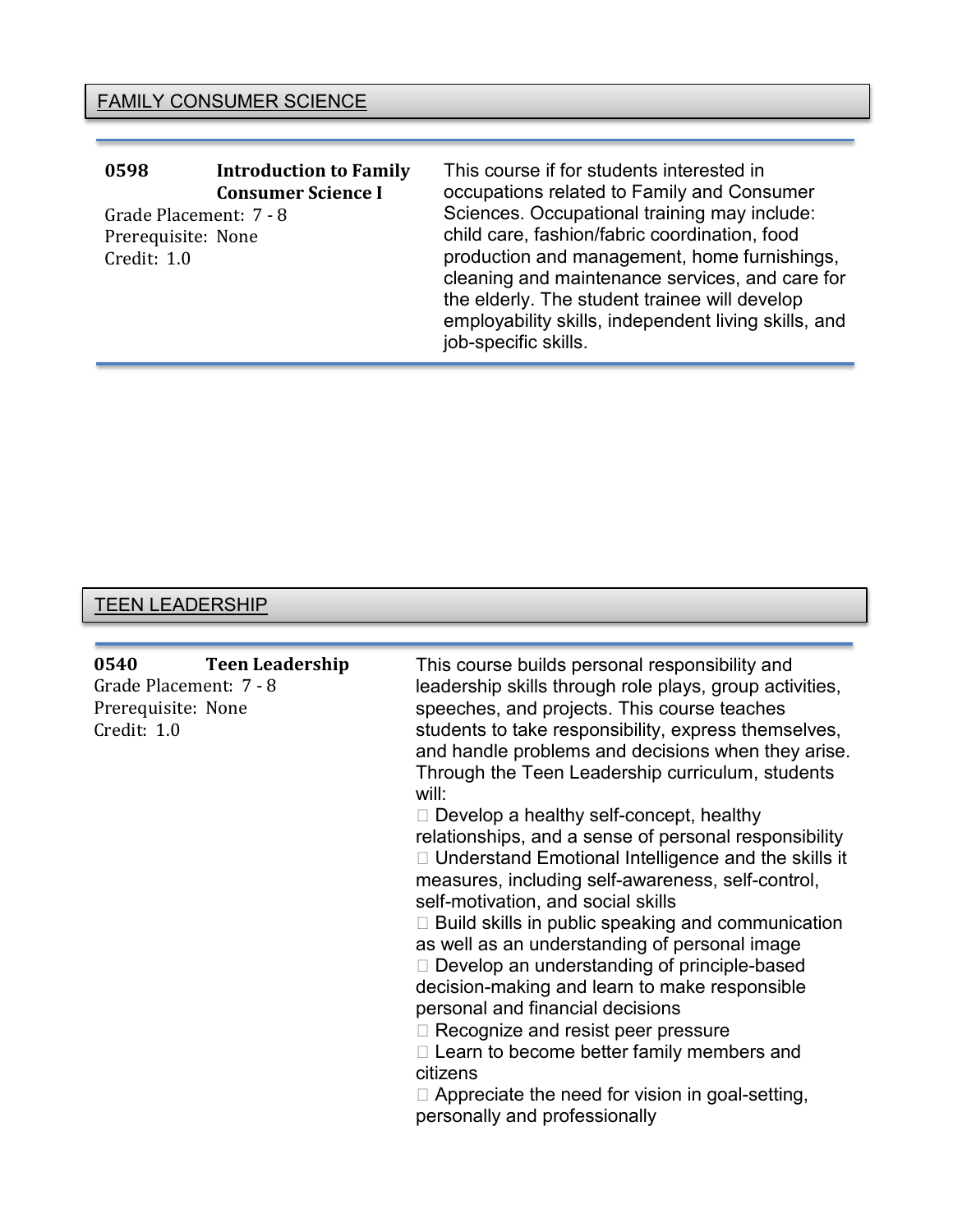| 0900<br>0902<br>0901<br>0903<br>0905<br>0907 | <b>Physical Education</b><br>Girls Athletics - 8th<br>Girls Athletics - 7th<br><b>Boys Athletics - 8th</b><br><b>Boys Athletics - 7th</b><br>Boys PE - 7th & 8th<br>Girls PE - $7th$ & $8th$<br>Grade Placement: 7 - 8 | Boys and girls will be divided into separate classes.<br>Classes meet every day and each student is<br>expected to change into shorts, shirt, shoes, and<br>socks every day. Students are expected to strive for<br>100% participation. Each student will be asked to set<br>a fitness goal for the year. Various sports will be<br>covered throughout the year. Education for life<br>wellness will be incorporated for students.<br><b>Physical Fitness Assessment</b><br>Each student identified by the Texas Education<br>Agency will participate in an annual physical fitness<br>assessment. The Fitnessgram assessment<br>instrument will contain criterion-referenced<br>standards specific to a student's age and gender<br>based on the physical fitness level required for good<br>health. Good health components will include an<br>aerobic capacity, body composition, muscular<br>strength, muscular endurance, and a flexibility<br>assessment.<br><b>BOYS' ATHLETICS OR GIRLS' ATHLETICS</b><br>The athletic program offers three sports for young<br>men – football, basketball, and track. Three sports<br>are offered for young ladies - volleyball, basketball,<br>and track. The young men and ladies who choose to<br>take athletics should be competitive, disciplined,<br>responsible, and dependable. Too, they must make<br>passing grades in order to participate. In order to<br>participate in athletics a student is required by law to<br>have a physical on file before the student can work<br>out. Parents are expected to provide transportation<br>to/from before or after school practices |
|----------------------------------------------|------------------------------------------------------------------------------------------------------------------------------------------------------------------------------------------------------------------------|---------------------------------------------------------------------------------------------------------------------------------------------------------------------------------------------------------------------------------------------------------------------------------------------------------------------------------------------------------------------------------------------------------------------------------------------------------------------------------------------------------------------------------------------------------------------------------------------------------------------------------------------------------------------------------------------------------------------------------------------------------------------------------------------------------------------------------------------------------------------------------------------------------------------------------------------------------------------------------------------------------------------------------------------------------------------------------------------------------------------------------------------------------------------------------------------------------------------------------------------------------------------------------------------------------------------------------------------------------------------------------------------------------------------------------------------------------------------------------------------------------------------------------------------------------------------------------------------------------------------------------|
| 0904<br>Credit: 1.0                          | <b>Outdoor Education</b><br>Grade Placement: 7 - 8<br>Prerequisite: None                                                                                                                                               | Students enrolled in outdoor education are<br>expected to develop competency in outdoor<br>education activities that provide opportunities for<br>enjoyment and challenge. Emphasis is placed<br>upon student selection of activities that also<br>promote a respect for the environment and that<br>can be enjoyed for a lifetime.<br><b>Outdoor Education Activities might include:</b><br><b>First Aide</b><br>п.<br><b>Challenge Course</b><br>٠<br>Archery<br>٠<br><b>Outdoor Cooking</b><br>ш<br>Camping<br>п                                                                                                                                                                                                                                                                                                                                                                                                                                                                                                                                                                                                                                                                                                                                                                                                                                                                                                                                                                                                                                                                                                             |

- **Survivor Skills**
- Orienteering and GPS
- $\blacksquare$  Etc